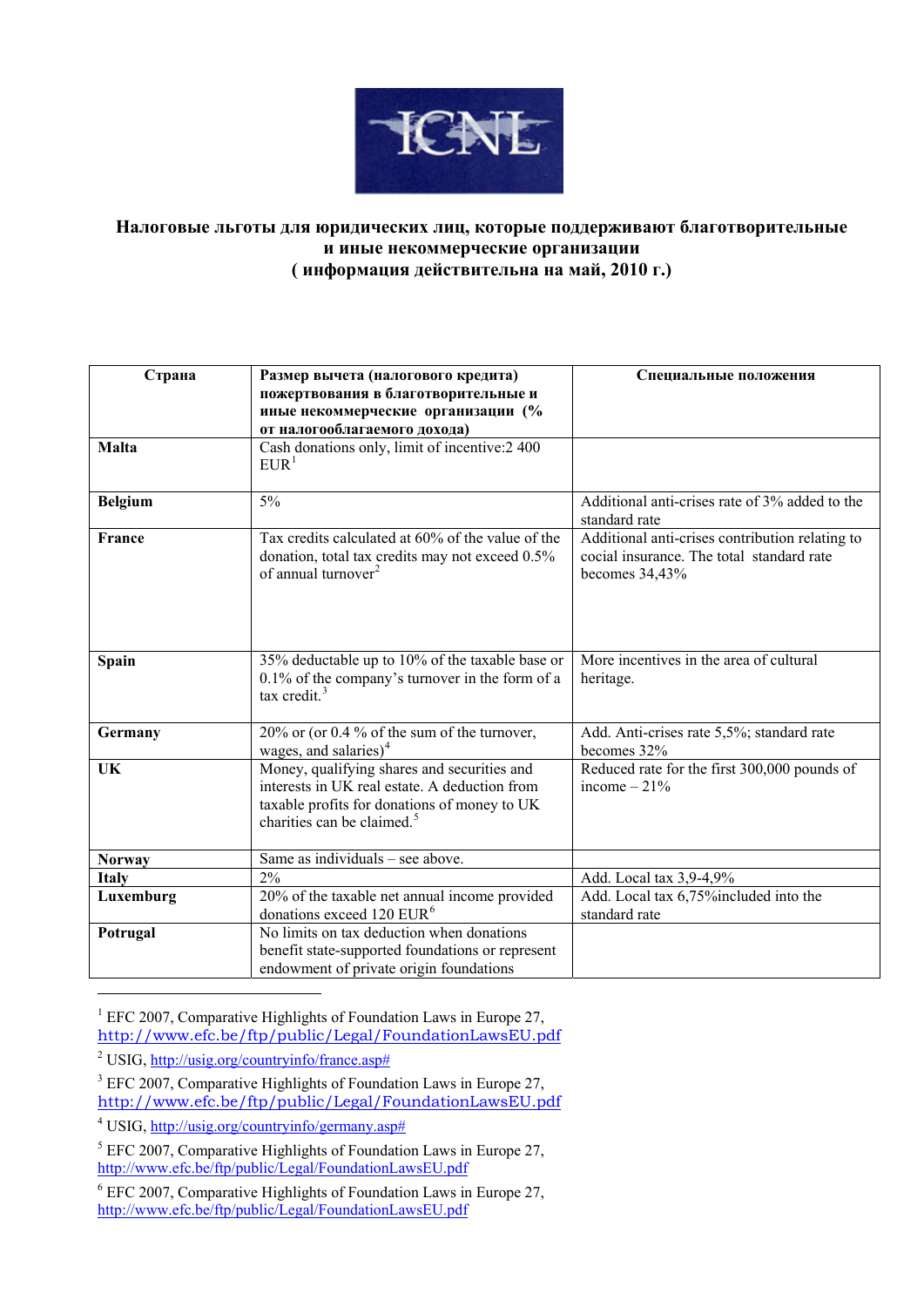| Страна             | Размер вычета (налогового кредита)                         | Специальные положения                          |
|--------------------|------------------------------------------------------------|------------------------------------------------|
|                    | пожертвования в благотворительные и                        |                                                |
|                    | иные некоммерческие организации (%                         |                                                |
|                    | от налогооблагаемого дохода)                               |                                                |
|                    | pursuing social or cultural aims. Donations are            |                                                |
|                    | regarded as cost for donor, the value ranges               |                                                |
|                    | from 120%-150%.                                            |                                                |
|                    |                                                            |                                                |
| <b>Sweden</b>      | $0\%$                                                      |                                                |
| Finland            | Cash donations exceeding 840 euros are                     |                                                |
|                    | deductible, up to a maximum of $25,000$ euros <sup>8</sup> |                                                |
|                    |                                                            |                                                |
| <b>Netherlands</b> | 10% of annual income                                       | In case of donations of 227 EUR or above       |
| Austria            | 10% of business profits <sup>9</sup>                       |                                                |
| <b>UKraine</b>     | 5%                                                         |                                                |
| <b>Danmark</b>     | Gifts should exceeding 500 DKK                             |                                                |
|                    | (approximately 70                                          |                                                |
|                    | euros).                                                    |                                                |
|                    | The amount deducted from the income tax is                 |                                                |
|                    | adjustable and is changed every year.                      |                                                |
|                    |                                                            |                                                |
|                    | For 2010 the maximum deduction for donations               |                                                |
|                    | to charitable organizations for a taxpayer                 |                                                |
|                    | resident in Denmark is: 14.500 DKK.                        |                                                |
|                    |                                                            |                                                |
|                    |                                                            |                                                |
| <b>Belarus</b>     | $0\%$                                                      |                                                |
| Greece             | 10%                                                        |                                                |
| <b>Estonia</b>     | deduction from taxable                                     |                                                |
|                    | income may not exceed either 3% of the sum of              |                                                |
|                    | the payments and subject                                   |                                                |
|                    | to social insurance tax, nor 10% of the                    |                                                |
|                    | calculated                                                 |                                                |
|                    | profit of the latest fiscal year <sup>10</sup>             |                                                |
|                    |                                                            |                                                |
| <b>Turkey</b>      | 5%                                                         |                                                |
| Azerbaijan         | 0%                                                         |                                                |
| Slovenia           | 0.3%                                                       | An additional deduction of up to 0.2% of       |
|                    |                                                            | taxable income can be taken if the donation is |
|                    |                                                            | to an organization established for protection  |
|                    |                                                            | from natural and other disasters <sup>11</sup> |
| <b>Russia</b>      | 0%                                                         |                                                |
| Kazakhstan         | 3 % от налогооблагаемого дохода в НКО и в                  |                                                |
|                    | организации в социальной сфере                             |                                                |
|                    |                                                            |                                                |
| Croatia            | up to 2% of income                                         | the threshold may be raised if the donation    |
|                    |                                                            | was made on the basis of the decision of the   |

<span id="page-1-0"></span> $\frac{1}{7}$  $^7$  EFC 2007, Comparative Highlights of Foundation Laws in Europe 27, <http://www.efc.be/ftp/public/Legal/FoundationLawsEU.pdf>

<span id="page-1-1"></span><sup>&</sup>lt;sup>8</sup> EFC 2007, Comparative Highlights of Foundation Laws in Europe 27, <http://www.efc.be/ftp/public/Legal/FoundationLawsEU.pdf>

<span id="page-1-2"></span><sup>&</sup>lt;sup>9</sup> EFC 2007, Comparative Highlights of Foundation Laws in Europe 27, <http://www.efc.be/ftp/public/Legal/FoundationLawsEU.pdf>

<span id="page-1-3"></span><sup>&</sup>lt;sup>10</sup> EFC 2007, Comparative Highlights of Foundation Laws in Europe 27, <http://www.efc.be/ftp/public/Legal/FoundationLawsEU.pdf>

<span id="page-1-4"></span><sup>&</sup>lt;sup>11</sup> USIG, [http://usig.org/countryinfo/slovenia.asp#](http://usig.org/countryinfo/slovenia.asp)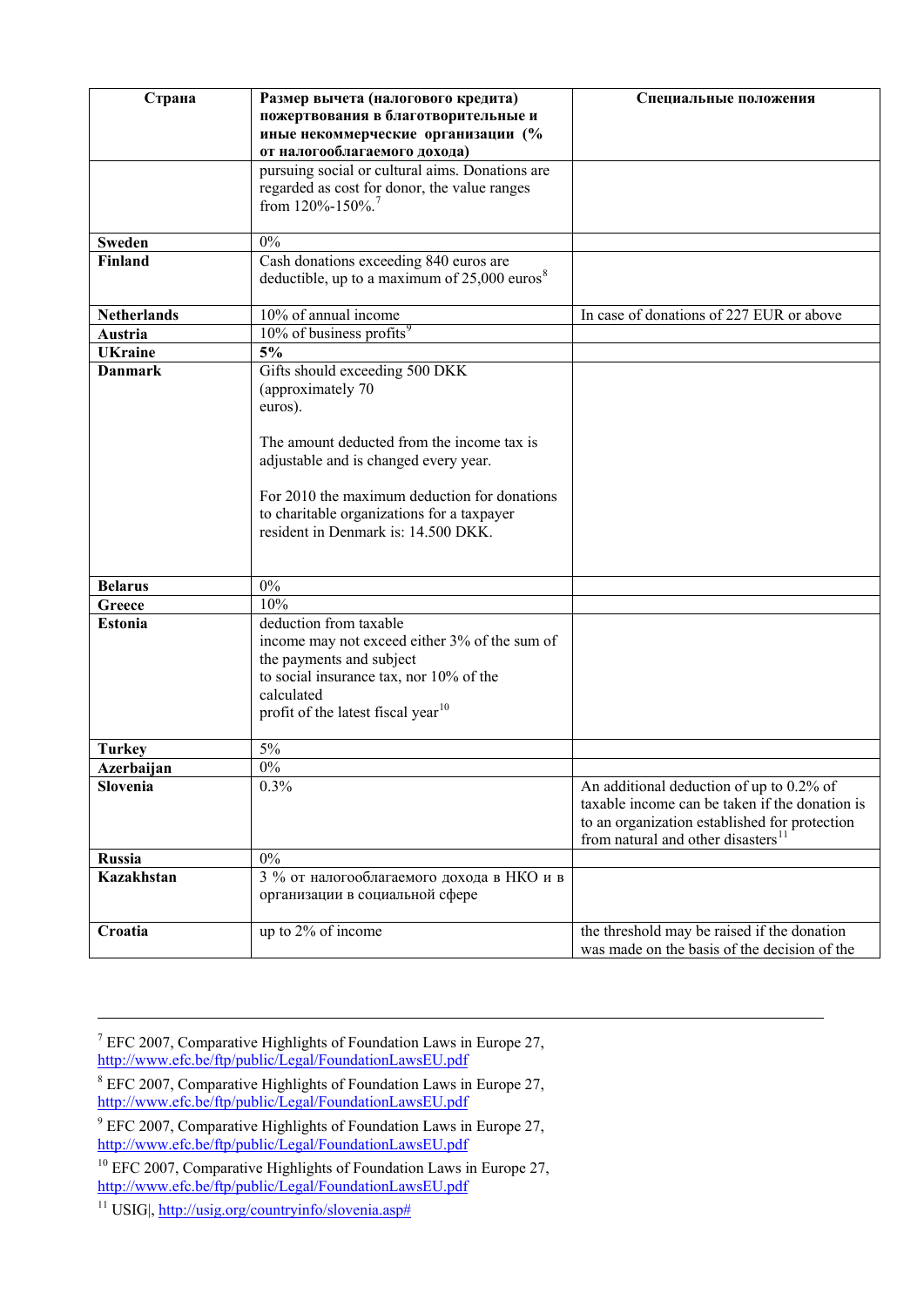| Страна                           | Размер вычета (налогового кредита)<br>пожертвования в благотворительные и<br>иные некоммерческие организации (%<br>от налогооблагаемого дохода)               | Специальные положения                                                                                                                                                                                                                                                                                                            |
|----------------------------------|---------------------------------------------------------------------------------------------------------------------------------------------------------------|----------------------------------------------------------------------------------------------------------------------------------------------------------------------------------------------------------------------------------------------------------------------------------------------------------------------------------|
|                                  |                                                                                                                                                               | relevant ministry for the pursuit of specific<br>programs and actions <sup>12</sup>                                                                                                                                                                                                                                              |
| Poland                           | 10%                                                                                                                                                           |                                                                                                                                                                                                                                                                                                                                  |
| Czech republic                   | up to 5 $\%$ <sup>13</sup>                                                                                                                                    | In some cases up to 10%, provided at least<br>2,000 CZK (appr. 70 EUR) is donated $14$                                                                                                                                                                                                                                           |
| Slovakia                         | 0%                                                                                                                                                            |                                                                                                                                                                                                                                                                                                                                  |
| Hungary                          | companies may deduct 50% of the amount of<br>donations to prominent PBOs up to 100% of<br>pre-tax income                                                      | If a company contracts for a "long-term<br>donation," with a PBO or a prominent PBO,<br>20% of such donations are eligible for a tax<br>deduction each year. <sup>15</sup>                                                                                                                                                       |
| Romania                          | up to 3% of its turnover, but no more than 20%<br>of the profit tax <sup>16</sup>                                                                             |                                                                                                                                                                                                                                                                                                                                  |
| Lithuania                        | 40%                                                                                                                                                           |                                                                                                                                                                                                                                                                                                                                  |
| Latvia                           | Tax credit of 85% of donated sums, up to 20%<br>of total payable tax <sup>17</sup>                                                                            |                                                                                                                                                                                                                                                                                                                                  |
| Moldova                          | 10% (from 2012)                                                                                                                                               | Individuals can deduct up to 10% of taxable<br>income on donations; (it is in the law still) but<br>in practice<br>they are not taxed at all until 2012, when a<br>12% profit tax is expected to<br>be introduced. For now, therefore there is<br>practically no corporate<br>deductions because there is no corporate<br>taxes. |
| Georgia                          | 10%                                                                                                                                                           |                                                                                                                                                                                                                                                                                                                                  |
| Armenia                          | 5%                                                                                                                                                            | Deductable contributions up to 0,25% of gross<br>income                                                                                                                                                                                                                                                                          |
| <b>Ireland</b>                   | 100%                                                                                                                                                          | minimum donation is $\epsilon$ 250 per year                                                                                                                                                                                                                                                                                      |
| Cyprus                           | $100\%$ <sup>18</sup>                                                                                                                                         |                                                                                                                                                                                                                                                                                                                                  |
| <b>Bulgaria</b>                  | up to $10\%$ for donations to list of NGOs <sup>19</sup><br>Also, 50% for donation for operations of<br>children abroad and 15% for donations for<br>culture. | Percentage dependent on the recipient, the<br>total amount of the deduction cannot exceed<br>$65\%$ of the total income <sup>20</sup>                                                                                                                                                                                            |
| <b>Bosnia</b> and<br>Herzegovina | Up to 3 % of corporate earnings <sup>21</sup>                                                                                                                 |                                                                                                                                                                                                                                                                                                                                  |

12 USIG|, [http://usig.org/countryinfo/croatia.asp#](http://usig.org/countryinfo/croatia.asp)

13 USIG|, [http://usig.org/countryinfo/czechrepublic.asp#](http://usig.org/countryinfo/czechrepublic.asp)

<span id="page-2-0"></span> $14$  EFC 2007, Comparative Highlights of Foundation Laws in Europe 27, <http://www.efc.be/ftp/public/Legal/FoundationLawsEU.pdf>

<span id="page-2-2"></span><span id="page-2-1"></span><sup>15</sup> USIG, [http://usig.org/countryinfo/hungary.asp#](http://usig.org/countryinfo/hungary.asp)

<sup>16</sup> USIG, [http://usig.org/countryinfo/romania.asp#](http://usig.org/countryinfo/romania.asp)

<span id="page-2-4"></span><span id="page-2-3"></span><sup>17</sup> USAID SI report, [http://www.usaid.gov/locations/europe\\_eurasia/dem\\_gov/ngoindex/2008/latvia.pdf](http://www.usaid.gov/locations/europe_eurasia/dem_gov/ngoindex/2008/latvia.pdf) and EFC 2007, Comparative Highlights of Foundation Laws in Europe 27, <http://www.efc.be/ftp/public/Legal/FoundationLawsEU.pdf>

<span id="page-2-5"></span>18 http://www.oneworldweb.net/documents/Tax2010.pdf

<sup>19</sup> 2010 information received from BCNL

<span id="page-2-6"></span> $^{20}$  EFC 2007, Comparative Highlights of Foundation Laws in Europe 27,

<span id="page-2-7"></span><http://www.efc.be/ftp/public/Legal/FoundationLawsEU.pdf>

<span id="page-2-8"></span>21 Bosnia SI Report 2008,

[http://www.usaid.gov/locations/europe\\_eurasia/dem\\_gov/ngoindex/2008/bosnia\\_herzegovina.pdf](http://www.usaid.gov/locations/europe_eurasia/dem_gov/ngoindex/2008/bosnia_herzegovina.pdf)